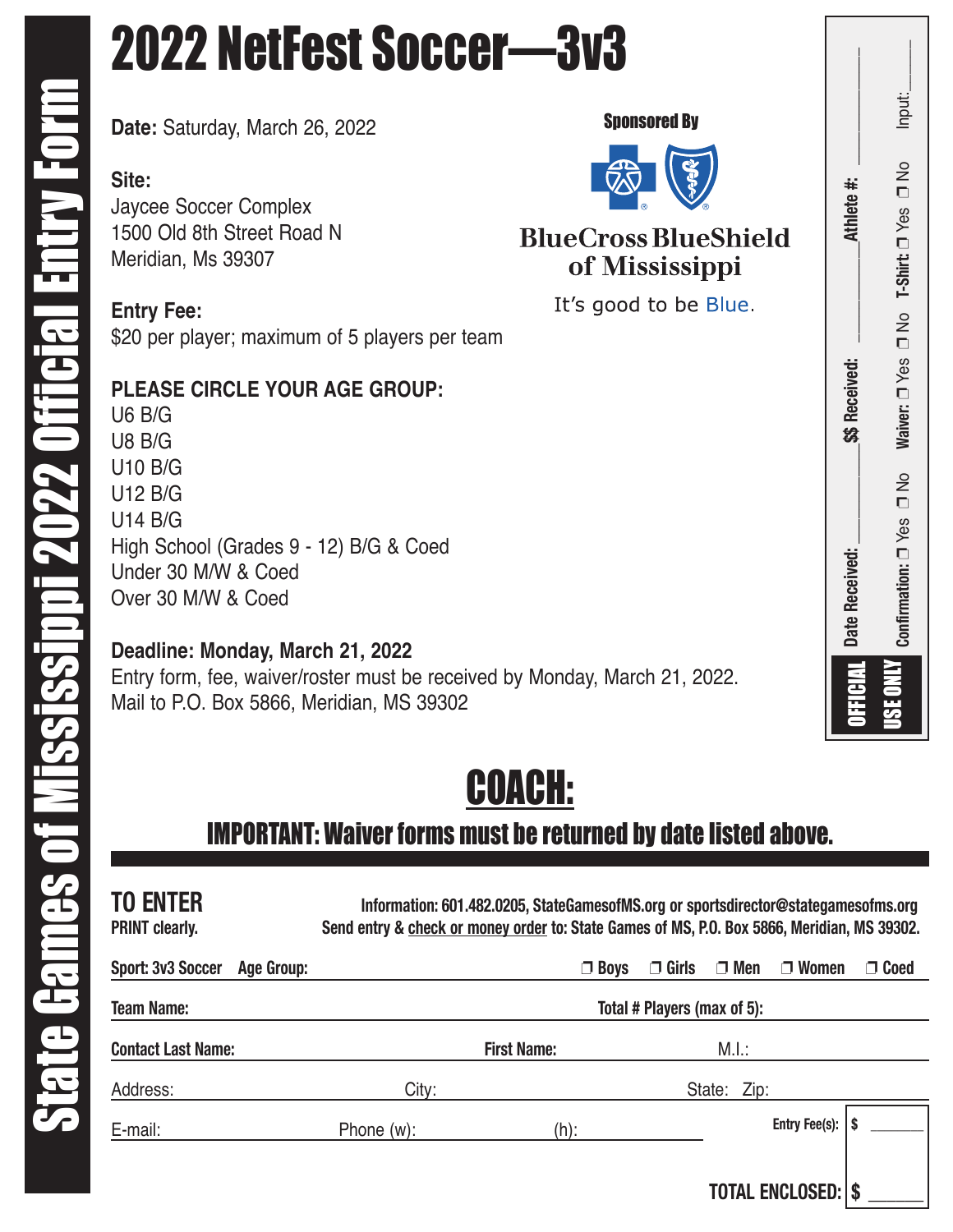# Team Waiver Form—Netfest 2022 Release of All Claims & Covenant Not to Sue

Sport:

Team Name: Coach:

#### This form MUST be signed by every coach, athlete and legal guardian (if coach or athlete under the age of 18). Teams will not be allowed to compete unless this waiver is completed and matches the roster! NO EXCEPTIONS WILL BE ALLOWED.

IN CONSIDERATION of the Participant being allowed to participate in any way in the State Games of Mississippi athletics/sports programs and related events

and activities, the undersigned: ACKNOWLEDGE AND FULLY UNDERSTAND that the participant will be engaging in activities that involve risk of serious injury and/or all communicable diseases (COVID-19), including permanent disability and death, and severe social and economic losses that might result NOT only from his or her own actions, inactions or negligence, but the actions, inactions or negligence of others, the rules of play or the condition of the premises or of any equipment used. Further, that there may be other risks not known or now reasonably foreseeable at this time. ASSUME all of the foregoing risks, known and unknown, and accept personal responsibility for the damages following such injury, permanent disability or death. RELEASE, WAIVE, DISCHARGE, HOLD HARMLESS, INDEMNIFY AND COVENANT NOT TO SUE State Games of Mississippi, Inc., sponsor of the State Games of Mississippi, the National and State Governing Sports bodies, City and County Government of Lauderdale County, their respective administrators, officers, directors, agents, representatives, coaches and other employees or volunteers of the organizations, other participants, sponsoring agencies, sponsors, advertisers, and, if applicable, owners and lessors of premises used to conduct the event, all of which are hereinafter referred to as "releases," from any and all liability to each of the undersigned, his or her heirs, executors, administrators, successors, assigns or next of kin for any and all claims, demands, losses or damages on account of injury, including death or damage to property, caused or alleged to be caused in whole or in part by the negligence of the releasee or otherwise, to the fullest extent permitted by law. CONSENT to permit and authorize officials of the State Games of Mississippi to seek emer-

#### **TEAM MEMBERS**

|   | Date: ___________  |
|---|--------------------|
|   |                    |
|   |                    |
|   |                    |
|   | Date: ___________  |
|   |                    |
|   |                    |
|   |                    |
| 3 | Date: <u>Date:</u> |
|   |                    |
|   |                    |

| gency medical treatment in the event of accident or injury and consent to per- |
|--------------------------------------------------------------------------------|
| mit and authorize those providing medical care to perform medical treatment    |
| as deemed necessary. CONSENT to allow Participant's picture and/or voice or    |
| likeness to appear in any official documentary, promotional (including all     |
| advertisements) television, radio, film coverage of or world wide web of the   |
| State Games of Mississippi without compensation. THE UNDERSIGNED HAVE          |
| READ THE ABOVE WAIVER, RELEASE OF LIABILITY AND AUTHORIZATION                  |
| OF MEDICAL TREATMENT, UNDERSTAND THEY HAVE GIVEN UP SUBSTAN-                   |
| TIAL RIGHTS BY SIGNING IT AND ACKNOWLEDGE THAT THEY HAVE SIGNED                |
| IT VOLUNTARILY.                                                                |

#### FOR PARENTS/GUARDIANS OF PARTICIPANTS OF MINORITY AGE

(Under age 18 at the time of registration.)

This is to certify that I, as parent/guardian with legal responsibility for this participant, do consent and agree to his/her release as provided above of all the Releases, and, for myself, my heirs, assigns and next of kin, release and agree to indemnify and hold harmless the involvement or participation in these programs as provided above, EVEN IF ARISING FROM THE NEGLIGENCE OF THE RELEASES, to the fullest extent permitted by law.

|    |                                                                                                     | Date: ___________ |
|----|-----------------------------------------------------------------------------------------------------|-------------------|
|    | Athlete Signature: <b>Manual Access of Athletic Signature:</b> Manual Access of Athletic Signature: |                   |
|    |                                                                                                     |                   |
|    |                                                                                                     |                   |
| 5. |                                                                                                     |                   |
|    |                                                                                                     |                   |
|    |                                                                                                     |                   |
|    |                                                                                                     |                   |